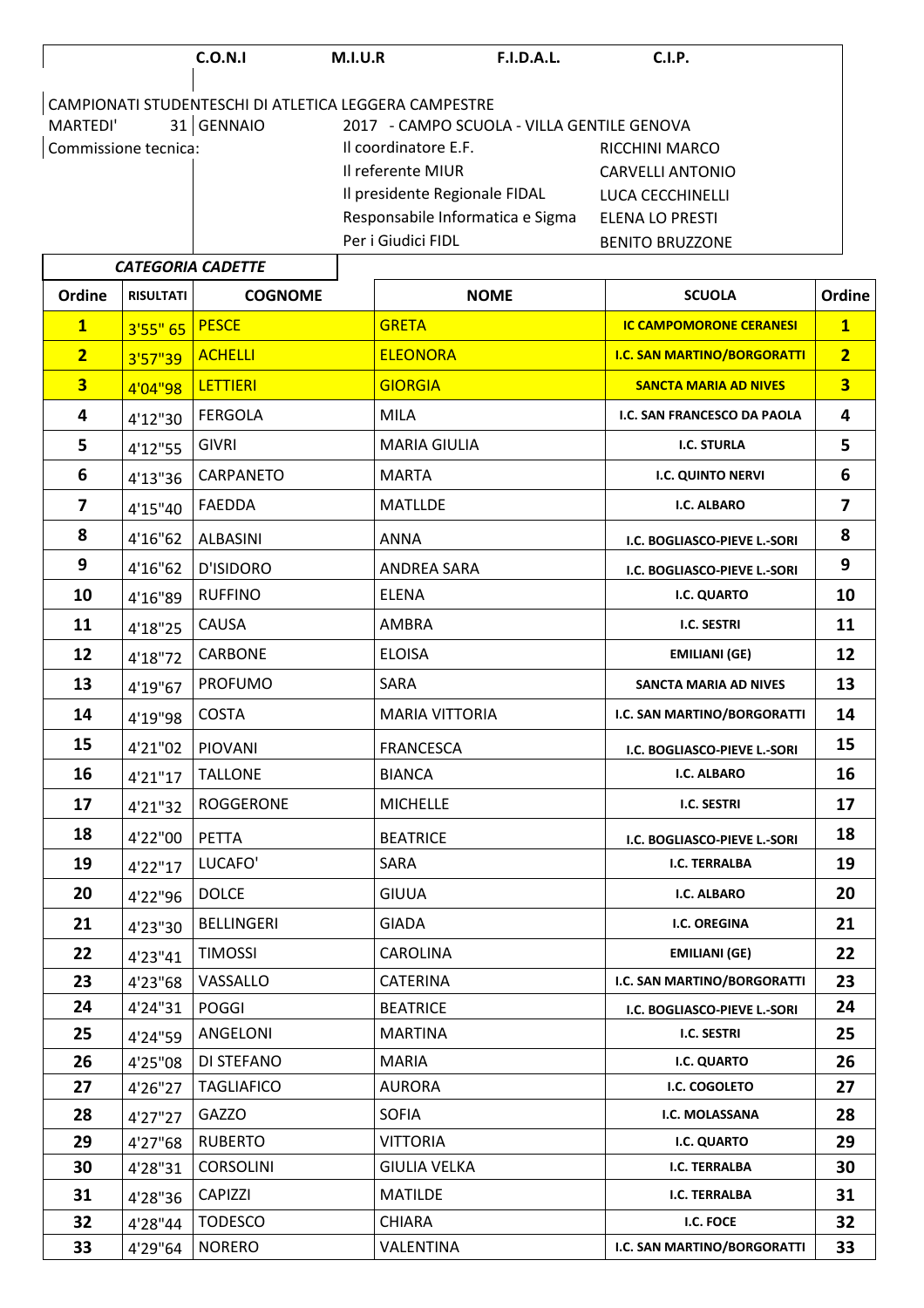| 34 | 4'31"06 | <b>CERRONE</b>          | <b>SOFIA</b>          | I.C. QUARTO                                     | 34 |
|----|---------|-------------------------|-----------------------|-------------------------------------------------|----|
| 35 | 4'31"33 | <b>BERLINGIERI</b>      | <b>CAMILLA</b>        | I.C. FOCE                                       |    |
| 36 | 4'32"38 | MAZZUCCHELLI            | <b>PAOLA</b>          | <b>I.C. QUINTO NERVI</b>                        |    |
| 37 | 4'34"99 | <b>BARBERO</b>          | <b>AGNESE</b>         | <b>I.C.SESTRI EST</b>                           | 37 |
| 38 | 4'35"12 | <b>BAGHINO</b>          | <b>VITTORIA</b>       | <b>SANCTA MARIA AD NIVES</b>                    | 38 |
| 39 | 4'35"75 | <b>GESMUNDO</b>         | <b>ANJA</b>           | I.C. MOLASSANA                                  | 39 |
| 40 | 4'36"12 | <b>PASTORINO</b>        | <b>ALESSIA</b>        | I.C. TEGLIA                                     | 40 |
| 41 | 4'36"65 | <b>PATRONE</b>          | <b>GIORGIA</b>        | <b>I.C.SESTRI EST</b>                           | 41 |
| 42 | 4'36"70 | <b>FRANCESCA</b>        | <b>GASBARRA</b>       | <b>I.C. RIVAROLO</b>                            | 42 |
| 43 | 4'37"44 | <b>STAGNARO</b>         | <b>GAIA</b>           | <b>I.C STAGLIENO</b>                            | 43 |
| 44 | 4'37"90 | <b>ROCCA</b>            | <b>GIULIA</b>         | I.C. CASTELLETTO                                | 44 |
| 45 | 4'38"00 | <b>DE NEGRI</b>         | <b>ARIANNA</b>        | <b>I.C. ALBARO</b>                              | 45 |
| 46 | 4'39"07 | <b>ALVARINO</b>         | <b>ELISA</b>          | <b>I.C. QUINTO NERVI</b>                        | 46 |
| 47 | 4'39"31 | <b>ALACEVICH</b>        | <b>DIADORA</b>        | <b>I.C. LAGACCIO</b>                            | 47 |
| 48 | 4'39"54 | <b>NAPOLI</b>           | <b>CARLOTTA MARIA</b> | I.C. FOCE                                       | 48 |
| 49 | 4'39"71 | DE LORENZO              | SARA                  | <b>I.C. TEGLIA</b>                              | 49 |
| 50 | 4'40"72 | <b>MORETTI</b>          | <b>CLAUDIA</b>        | <b>I.C. OREGINA</b>                             | 50 |
| 51 | 4'41"81 | CASCONE                 | <b>ANNA</b>           | <b>I.C. MARASSI</b>                             | 51 |
| 52 | 4'42"35 | <b>DIGNO</b>            | <b>GAIA</b>           | <b>I.C. QUINTO NERVI</b>                        | 52 |
| 53 | 4'43"01 | MANZO                   | <b>VERONICA</b>       | I.C. COGOLETO                                   | 53 |
| 54 | 4'43"36 | <b>ANDORNO</b>          | <b>GAIA</b>           | I.C. FOCE                                       | 54 |
| 55 | 4'44"28 | <b>NICORA</b>           | <b>SERENA</b>         | I.C. ALBARO                                     | 55 |
| 56 | 4'44"41 | <b>TARATETA</b>         | <b>ANNA</b>           | I.C. CASTELLETTO                                | 56 |
| 57 | 4'45"16 | <b>BIANCHI</b>          | <b>GIULIA</b>         | I.C. QUINTO NERVI                               | 57 |
| 58 | 4'45"32 | AMADE'                  | <b>MAYA</b>           | <b>I.C. MARASSI</b>                             | 58 |
| 59 | 4'45"79 | <b>MARTINO</b>          | <b>ALICE</b>          | I.C. COGOLETO                                   | 59 |
| 60 | 4'46"31 | <b>KOVTSUN DELIYEVA</b> | ANGELINA              | <b>I.C. LAGACCIO</b>                            | 60 |
| 61 | 4'46"52 | CREMASCHI               | <b>NICOLE</b>         | <b>I.C. COGOLETO</b>                            | 61 |
| 62 | 4'46"86 | <b>COLOMBI</b>          | <b>GIULIA</b>         | <b>I.C. STURLA</b>                              | 62 |
| 63 | 4'47"30 | ALESSIA                 | <b>BORDINA</b>        | <b>I.C. RIVAROLO</b>                            | 63 |
| 64 | 4'47"79 | <b>FRIXIONE</b>         | <b>ALESSIA</b>        | I.C. MOLASSANA                                  | 64 |
| 65 | 4'48"31 | <b>ROSSI</b>            | <b>ILARIA</b>         | <b>I.C. LAGACCIO</b>                            | 65 |
| 66 | 4'48"74 | <b>PARODI</b>           | <b>LIDIA</b>          | <b>IC CAMPOMORONE CERANESI</b>                  | 66 |
| 67 | 4'49"57 | ZENNARO                 | <b>GIULIA</b>         | <b>I.C. TERRALBA</b>                            | 67 |
| 68 | 4'53"06 | <b>CERRITO</b>          | <b>CLARA</b>          | I.C. FOCE                                       | 68 |
| 69 | 4'59"34 | <b>TORAZZA</b>          | <b>ALICE</b>          | IC CAMPOMORONE CERANESI                         | 69 |
| 70 | 4'59"56 | <b>VERRINEA</b>         | SILVIA                | I.C. QUARTO                                     | 70 |
| 71 | 5'00"37 | <b>ROSSI</b>            | <b>GAIA</b>           | <b>I.C.SESTRI EST</b>                           | 71 |
| 72 | 5'01"32 | PECORELLA               | <b>MARTINA</b>        | <b>I.C.SESTRI EST</b>                           | 72 |
| 73 | 5'01"67 | PAPARELLA               | <b>MARTA</b>          | I.C. MOLASSANA                                  | 73 |
| 74 | 5'02"87 | BOZZO-COSTA             | <b>SILVIA</b>         | <b>I.C. OREGINA</b>                             | 74 |
| 75 | 5'04"25 | <b>PENA</b>             | <b>ILARY</b>          | <b>CONVITTO NAZIONALE -</b><br><b>C.COLOMBO</b> | 75 |
| 76 | 5'05"12 | <b>OLIVERI</b>          | SARAH                 | I.C. TEGLIA                                     | 76 |
| 77 | 5'06"37 | <b>MARTELLINO</b>       | <b>FEDERICA</b>       | <b>I.C STAGLIENO</b>                            | 77 |
| 78 | 5'09"90 | <b>MONTANARI</b>        | <b>GIULIA</b>         | <b>I.C STAGLIENO</b>                            | 78 |
| 79 | 5'11"52 | <b>VERRINI</b>          | <b>GIORGIA</b>        | <b>EMILIANI (GE)</b>                            | 79 |
| 80 | 5'12"49 | <b>LEVRERO</b>          | ANNA                  | I.C. COGOLETO                                   | 80 |
| 81 | 5'14"01 | <b>LEONE</b>            | ALESSIA               | <b>I.C STAGLIENO</b>                            | 81 |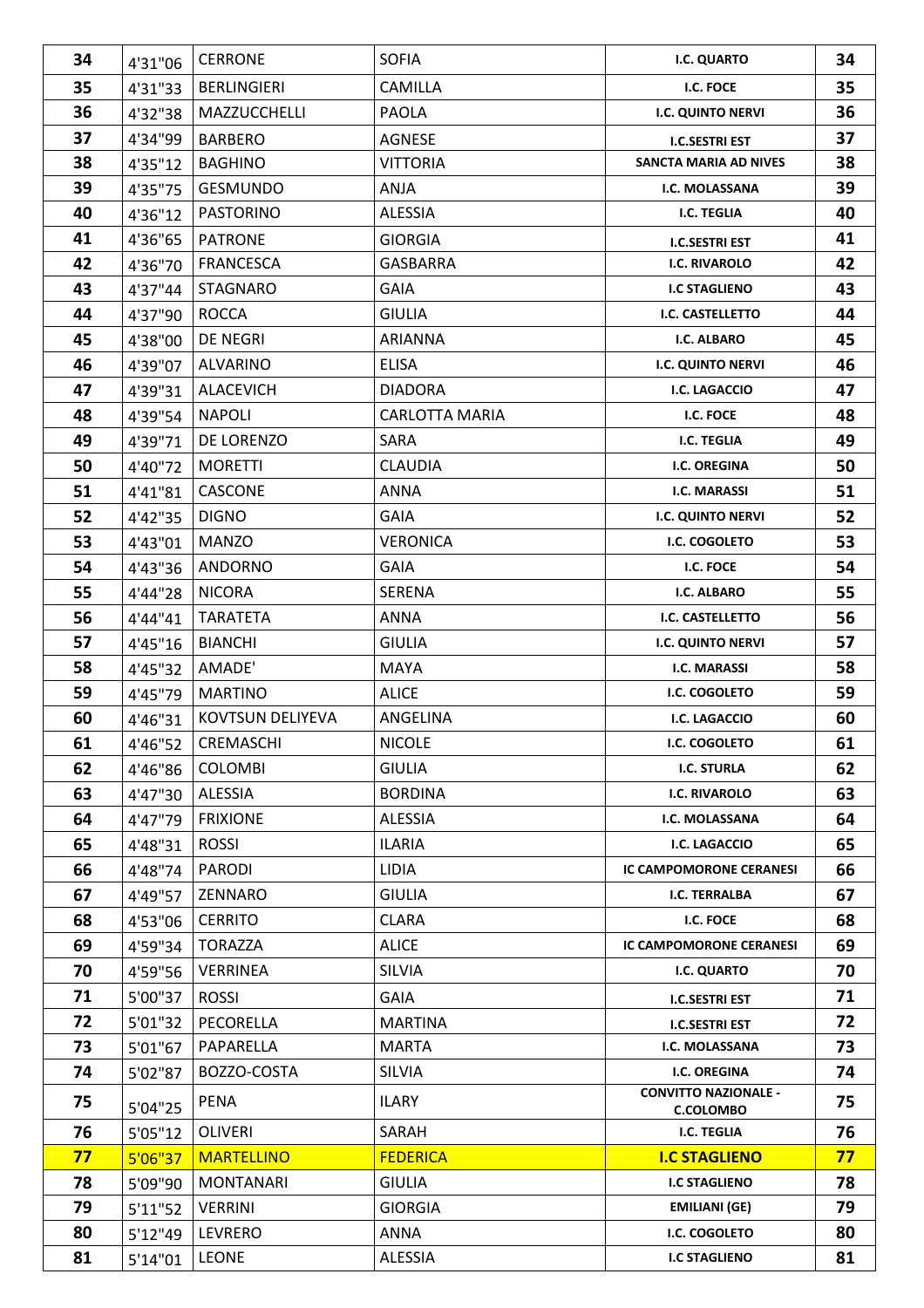| 82                            | 5'14''10 | <b>MARTELLINO</b>                  | <b>ALICE</b>      |                         |                          |             |                  | <b>I.C STAGLIENO</b>                            | 82 |
|-------------------------------|----------|------------------------------------|-------------------|-------------------------|--------------------------|-------------|------------------|-------------------------------------------------|----|
| 83                            | 5'16"81  | <b>CICCOTTI</b>                    | <b>GRETA</b>      |                         |                          |             |                  | <b>I.C. TEGLIA</b>                              | 83 |
| 84                            | 5'20"49  | <b>TESORO</b>                      | <b>ALESSIA</b>    |                         |                          |             |                  | <b>I.C STAGLIENO</b>                            | 84 |
| 85                            | 5'24"72  | DI DONNA                           |                   | VALENTINA               |                          |             |                  | <b>I.C. TEGLIA</b>                              | 85 |
| 86                            | 5'25"05  | <b>REPETTO</b>                     | <b>NICOLETTA</b>  |                         |                          |             | I.C. SAN TEODORO |                                                 | 86 |
| 87                            | 5'26"04  | <b>ATTANASIO</b>                   | <b>ELENA</b>      |                         |                          |             |                  | <b>EMILIANI (GE)</b>                            | 87 |
| 88                            | 5'30"47  | CAMPANELLA                         | <b>NOEMI</b>      |                         |                          |             |                  | <b>I.C STAGLIENO</b>                            | 88 |
| 89                            | 5'31"61  | LLERENA                            | <b>ANTONELLA</b>  |                         |                          |             |                  | <b>CONVITTO NAZIONALE -</b><br><b>C.COLOMBO</b> | 89 |
| 90                            | 5'32"21  | <b>SPEDICATO</b>                   | <b>GIULIA</b>     |                         |                          |             |                  | <b>I.C. MARASSI</b>                             | 90 |
| 91                            | 5'33"60  | <b>ORLANDI</b>                     | <b>ELEONORA</b>   |                         |                          |             |                  | <b>CONVITTO NAZIONALE -</b><br><b>C.COLOMBO</b> | 91 |
| 92                            | 5'45"39  | PEDEMONTE                          | <b>MARTINA</b>    |                         |                          |             |                  | <b>EMILIANI (GE)</b>                            | 92 |
| 93                            | 5'49"41  | <b>CAMPAGNA NOBILE</b>             | <b>AURORA</b>     |                         |                          |             |                  | I.C. CASTELLETTO                                | 93 |
| 94                            | 5'56"38  | <b>SARA</b>                        | <b>FEMIANI</b>    |                         |                          |             |                  | <b>I.C. RIVAROLO</b>                            | 94 |
| 95                            | 5'56"43  | <b>MARENCO</b>                     | AGNESE            |                         |                          |             |                  | I.C. MOLASSANA                                  | 95 |
| 96                            | 6'00"21  | <b>MARTA</b>                       | <b>GANDOLFO</b>   |                         |                          |             |                  | <b>I.C. RIVAROLO</b>                            | 96 |
| 97                            | 6'04"00  | <b>BRUZZONE</b>                    | <b>MARGHERITA</b> |                         |                          |             |                  | <b>IC CAMPOMORONE CERANESI</b>                  | 97 |
|                               |          | <b>SCUOLA</b>                      |                   | $\mathsf{I}^\mathsf{v}$ | $\mathsf{II}^\mathsf{A}$ | <b>IIIv</b> | Punti            |                                                 |    |
|                               |          | <b>I.C. BOGLIASCO PIEVE SORI</b>   |                   | $\overline{\mathbf{8}}$ | 9                        | <b>15</b>   | 32               |                                                 |    |
|                               |          | <b>I.C. SAN MARTINO/BORGORATTI</b> |                   | $\overline{2}$          | <b>14</b>                | 23          | 39               |                                                 |    |
|                               |          | <b>I.C. ALBARO</b>                 |                   | $\overline{\mathbf{z}}$ | 16                       | 20          | 43               |                                                 |    |
|                               |          | <b>I.C.SESTRI</b>                  |                   | 11                      | 17                       | 25          | 53               |                                                 |    |
|                               |          | <b>SANCTA MARIA AD NIVES</b>       |                   | 3                       | 13                       | 38          | 54               |                                                 |    |
|                               |          | I.C. QUARTO                        |                   | 10                      | 26                       | 29          | 65               |                                                 |    |
|                               |          | <b>I.C. TERRALBA</b>               |                   | 19                      | 30                       | 31          | 80               |                                                 |    |
|                               |          | <b>I.C. QUINTO NERVI</b>           |                   | 6                       | 36                       | 46          | 88               |                                                 |    |
|                               |          | <b>EMILIANI</b>                    |                   | 12                      | 22                       | 79          | 113              |                                                 |    |
|                               |          | I.C. FOCE                          |                   | 32                      | 35                       | 48          | 115              |                                                 |    |
|                               |          | I.C. MOLASSANA                     |                   | 28                      | 39                       | 64          | 131              |                                                 |    |
|                               |          | <b>I.C. CAMPOMORONE</b>            |                   | $\mathbf{1}$            | 66                       | 69          | 136              |                                                 |    |
|                               |          | <b>IC COGOLETO</b>                 |                   | 27                      | 53                       | 59          | 139              |                                                 |    |
|                               |          | <b>I.C. OREGINA</b>                |                   | 21                      | 54                       | 74          | 149              |                                                 |    |
|                               |          | <b>I.C.SESTRI EST</b>              |                   | 37                      | 41                       | 71          | 149              |                                                 |    |
| <b>I.C. STURLA</b>            |          |                                    | 5                 | 62                      | 98                       | 165         |                  |                                                 |    |
| <b>IC TEGLIA</b>              |          |                                    | 40                | 49                      | 76                       | 165         |                  |                                                 |    |
| <b>I.C. LAGACCIO</b>          |          |                                    | 47                | 60                      | 65                       | 172         |                  |                                                 |    |
|                               |          | <b>I.C. CASTELLETTO</b>            |                   | 44                      | 56                       | 93          | 193              |                                                 |    |
| <b>I.C. STAGLIENO</b>         |          |                                    | 43                | 77                      | 78                       | 198         |                  |                                                 |    |
|                               |          | <b>I.C. MARASSI</b>                |                   | 51                      | 58                       | 90          | 199              |                                                 |    |
| <b>SAN FRANCESCO DA PAOLA</b> |          |                                    | 4                 | 98                      | 98                       | 200         |                  |                                                 |    |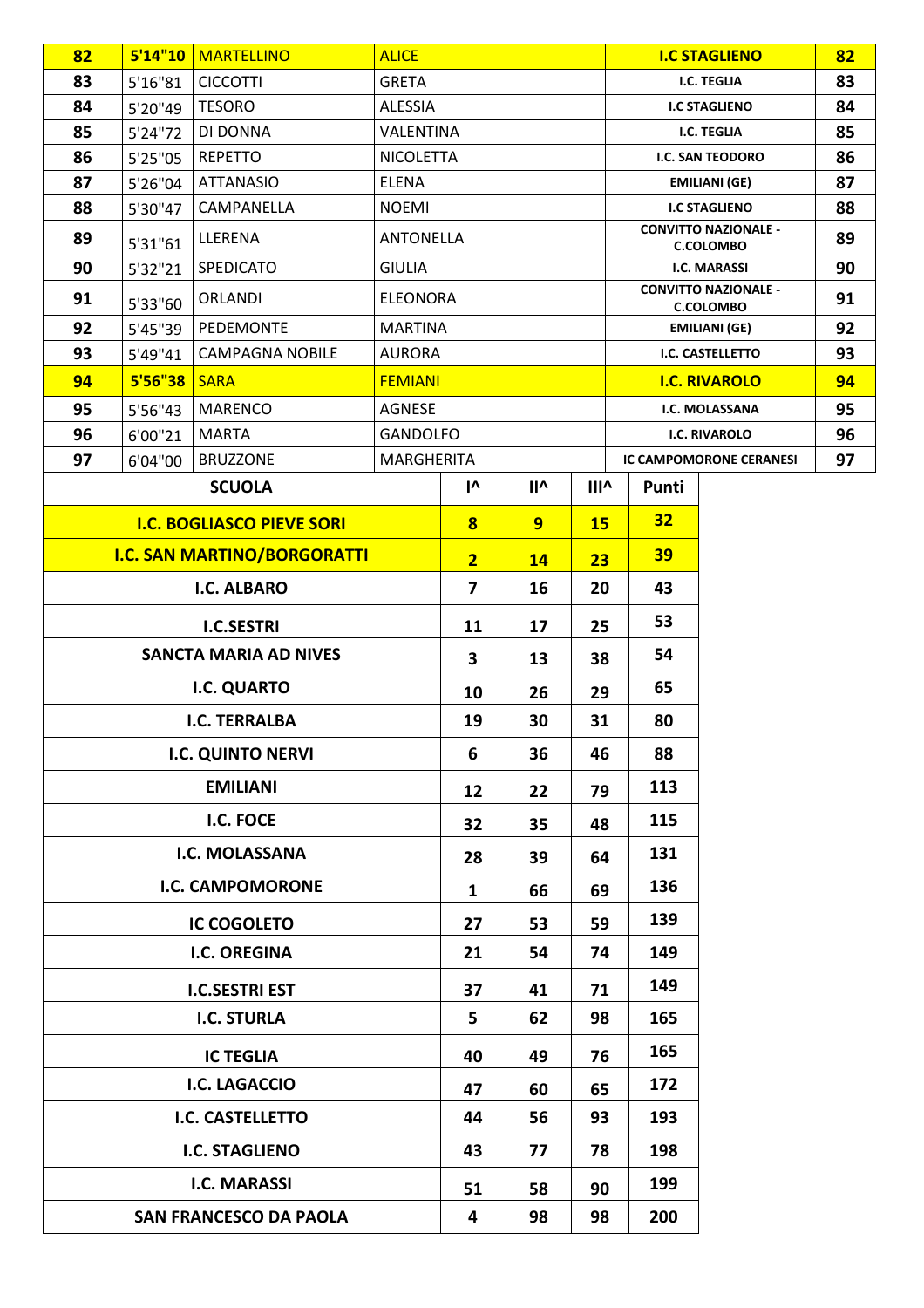|                         | <b>CATEGORIA CADETTI</b> |                          |                         |                                    |                         |
|-------------------------|--------------------------|--------------------------|-------------------------|------------------------------------|-------------------------|
| Ordine                  | <b>RISULTATI</b>         | <b>COGNOME</b>           | <b>NOME</b>             | <b>SCUOLA</b>                      | PT.                     |
| $\mathbf{1}$            | 5'20''05                 | <b>KOTLLAR</b>           | <b>IGOR</b>             | <b>I.C. SAN MARTINO/BORGORATTI</b> | $\mathbf{1}$            |
| $\overline{2}$          | 5'23''20                 | <b>FERRARI</b>           | <b>EMANUELE</b>         | <b>I.C. ALBARO</b>                 | $\overline{2}$          |
| $\overline{\mathbf{3}}$ | 5'23''70                 | <b>FACCHINI</b>          | <b>LUCA</b>             | <b>I.C. QUINTO NERVI</b>           | $\overline{\mathbf{3}}$ |
| 4                       | 5'32"93                  | <b>TAIBI SARIKA</b>      | <b>VALERIO</b>          | <b>I.C. TERRALBA</b>               | $\overline{\mathbf{4}}$ |
| 5                       | 5'35"74                  | <b>BORRO</b>             | <b>DANIELE</b>          | I.C. CASTELLETTO                   | 5                       |
| 6                       | 5'39"31                  | <b>MANCUSO</b>           | <b>DAVIDE</b>           | I.C. SAN TEODORO                   | 6                       |
| $\overline{\mathbf{z}}$ | 5'39"44                  | <b>QUAGLIA</b>           | <b>EMANUELE ADDIS</b>   | I.C. SAN FRANCESCO DA PAOLA        | $\overline{\mathbf{z}}$ |
| 8                       | 5'40"83                  | <b>BELLANDO</b>          | <b>ALBERTO</b>          | SANCTA MARIA AD NIVES              | 8                       |
| 9                       | 5'44"41                  | <b>CAFIERO</b>           | LORENZO                 | I.C. QUARTO                        | 9                       |
| 10                      | 5'45"20                  | SANGIOVANNI              | <b>LUCA</b>             | <b>I.C.SESTRI EST</b>              | 10                      |
| 11                      | 5'46"37                  | PAGLIA                   | <b>MATTIA SALVATORE</b> | SANCTA MARIA AD NIVES              | 11                      |
| 12                      | 5'46"47                  | <b>PAGGINI</b>           | DANIELEGIOVANNI         | <b>I.C. TERRALBA</b>               | 12                      |
| 13                      | 5'47"22                  | <b>VACCARI</b>           | <b>LUDOVICO</b>         | <b>I.C. SESTRI</b>                 | 13                      |
| 14                      | 5'48"29                  | RAJA                     | ALESSANDRO              | <b>I.C. LAGACCIO</b>               | 14                      |
| 15                      | 5'49"73                  | <b>REVERBERI</b>         | <b>DAVIDE</b>           | I.C. QUARTO                        | 15                      |
| 16                      | 5'51"85                  | <b>GALATINI</b>          | <b>PIETRO</b>           | <b>I.C. STURLA</b>                 | 16                      |
| 17                      | 5'52"21                  | SANVITO                  | <b>EDOARDO</b>          | I.C. QUINTO NERVI                  | 17                      |
| 18                      | 5'54"74                  | <b>CAPPAGLI</b>          | <b>GEREMIA</b>          | I.C. BOLZANETO                     | 18                      |
| 19                      | 5'55"48                  | <b>GIACHETTA</b>         | <b>PIETRO</b>           | I.C. FOCE                          | 19                      |
| 20                      | 5'55"70                  | <b>BALLERINI</b>         | <b>LUCA</b>             | <b>I.C. QUARTO</b>                 | 20                      |
| 21                      | 5'56"25                  | <b>ROSSI</b>             | <b>GABRIELE</b>         | I.C. MARASSI                       | 21                      |
| 22                      | 5'56"32                  | <b>BENVENUTO</b>         | <b>FRANCESCO</b>        | I.C. BOGLIASCO-PIEVE L.-SORI       | 22                      |
| 23                      | 5'56"37                  | <b>MISTICO</b>           | <b>RICCARDO</b>         | I.C. BOLZANETO                     | 23                      |
| 24                      | 5'57"00                  | DONA'                    | LORENZO                 | <b>EMILIANI (GE)</b>               | 24                      |
| 25                      | 5'57"20                  | <b>CHIAPPE</b>           | GIOSUE'                 | I.C. CASTELLETTO                   | 25                      |
| 26                      | 5'57"54                  | <b>FANCHINI</b>          | <b>DAVIDE</b>           | <b>I.C. QUINTO NERVI</b>           | 26                      |
| 27                      | 5'57"58                  | <b>NAVAMO</b>            | LORENZO                 | IC CAMPOMORONE CERANESI            | 27                      |
| 28                      | 5'57"62                  | DI CARLO                 | <b>DAVIDE</b>           | I.C. TERRALBA                      | 28                      |
| 29                      | 5'58"19                  | LAMA                     | <b>FEDERICO</b>         | <b>I.C. MARASSI</b>                | 29                      |
| 30                      | 5'58"45                  | <b>DALESSIO CLEMENTI</b> | <b>FILIPPO</b>          | I.C. QUINTO NERVI                  | 30                      |
| 31                      | 5'58"86                  | <b>MULTARI</b>           | LORENZO                 | I.C. ALBARO                        | 31                      |
| 32                      | 5'59"50                  | RAZETI                   | <b>ALESSIO</b>          | I.C. COGOLETO                      | 32                      |
| 33                      | 5'59"62                  | FASAN                    | <b>LUCA GIOVANNI</b>    | I.C. SESTRI                        | 33                      |
| 34                      | 6'00"26                  | PRANDO TORREGROSA        | ANGEL                   | <b>EMILIANI (GE)</b>               | 34                      |
| 35                      | 6'00"31                  | COSIMO                   | <b>FEDERICO</b>         | I.C. FOCE                          | 35                      |
| 36                      | 6'01"08                  | <b>MARRA</b>             | <b>EMANUELE</b>         | I.C. QUARTO                        | 36                      |
| 37                      | 6'01"51                  | <b>MAZZOTTI</b>          | SAMUEL                  | I.C. SAN MARTINO/BORGORATTI        | 37                      |
| 38                      | 6'01"79                  | <b>CROCE</b>             | <b>RICCARDO</b>         | I.C. QUARTO                        | 38                      |
| 39                      | 6'01"80                  | VALDATA                  | <b>MATTEO</b>           | <b>I.C. STURLA</b>                 | 39                      |
| 40                      | 6'02"26                  | <b>GIANATTI</b>          | LUIGI                   | I.C. ALBARO                        | 40                      |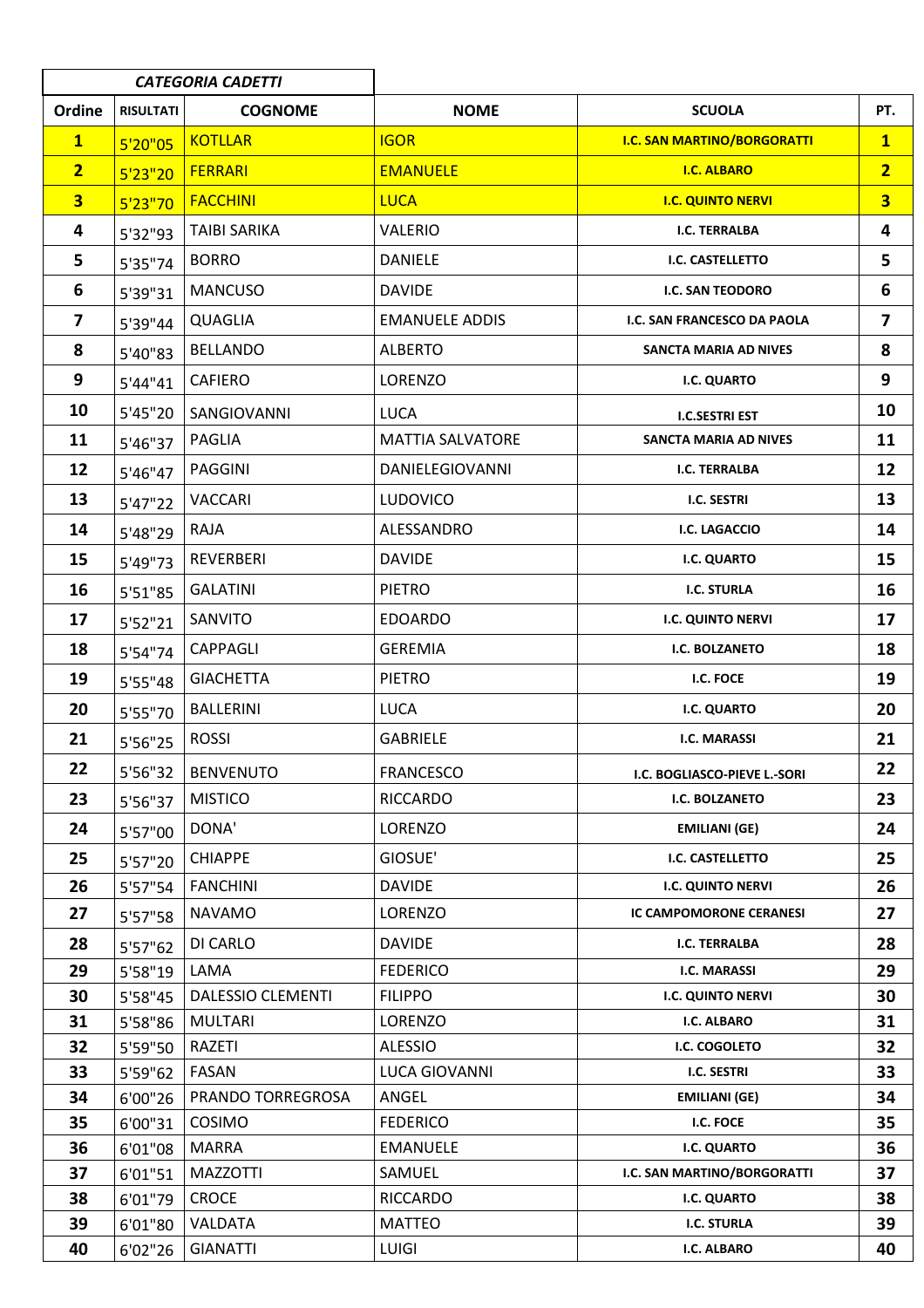| 41       | 6'02"95  | <b>MIRABILE</b>                  | <b>DENNIS</b>                            | <b>I.C. STURLA</b>                                       | 41       |
|----------|----------|----------------------------------|------------------------------------------|----------------------------------------------------------|----------|
| 42       | 6'04"15  | <b>GALASSO</b>                   | ALESSANDRO                               | <b>CONVITTO NAZIONALE - C.COLOMBO</b><br><b>LAGACCIO</b> | 42       |
| 43       | 6'05"06  | <b>DEL RE</b>                    | <b>FRANCESCO</b>                         | I.C. ALBARO                                              | 43       |
| 44       | 6'05"38  | CARANZA                          | ALESSANDRO                               | <b>IC CAMPOMORONE CERANESI</b>                           | 44       |
| 45       | 6'06"30  | <b>RODRIGUEZ</b>                 | MANTILLA JOSé                            | I.C. CASTELLETTO                                         | 45       |
| 46       | 6'07"04  | DE CARO                          | <b>MARCO</b>                             | I.C. LAGACCIO                                            | 46       |
| 47       | 6'08"17  | SAADANI                          | SAAD                                     | <b>I.C. TEGLIA</b>                                       | 47       |
| 48       | 6'09"30  | <b>CAPPELLI</b>                  | ALESSANDRO                               | <b>I.C. OREGINA</b>                                      | 48       |
| 49       | 6'09"95  | <b>VOGNA</b>                     | <b>EDOARDO</b>                           | <b>I.C STAGLIENO</b>                                     | 49       |
| 50       | 6'10"19  | <b>BORZONE</b>                   | <b>FRANCESCO</b>                         | I.C. SAN MARTINO/BORGORATTI                              | 50       |
| 51       | 6'11"29  | <b>DRONTI</b>                    | <b>TOMMASO</b>                           | I.C. FOCE                                                | 51       |
| 52       | 6'11''61 | <b>SORIENTE</b>                  | <b>DAVIDE</b>                            | I.C. TEGLIA                                              | 52       |
| 53       | 6'12''11 | <b>DERVISHI</b>                  | MARSEL                                   | I.C. COGOLETO                                            | 53       |
| 54       | 6'13"04  | <b>MAZZIA</b>                    | <b>STEFANO</b>                           | <b>I.C. OREGINA</b>                                      | 54       |
| 55       | 6'13"65  | ZAMPIGA                          | <b>FEDERICO</b>                          | <b>I.C. TERRALBA</b>                                     | 55       |
| 56       | 6'13"94  | <b>CROCI</b>                     | LORENZO                                  | I.C. SAN MARTINO/BORGORATTI                              | 56       |
| 57       | 6'15''52 | <b>CORIZZO</b>                   | <b>LUCIANO</b>                           | I.C. SESTRI                                              | 57       |
| 58       | 6'16"56  | <b>CONTI</b>                     | <b>FRANCESCO</b>                         | I.C. FOCE                                                | 58       |
| 59       | 6'17''10 | <b>POGGI</b>                     | <b>ANDREA</b>                            | I.C. ALBARO                                              | 59       |
| 60       | 6'17"54  | <b>SORRENTI</b>                  | <b>DENNIS</b>                            | <b>I.C. TEGLIA</b>                                       | 60       |
| 61       | 6'18''15 | <b>SCACCIA</b>                   | LORENZO                                  | I.C. SESTRI                                              | 61       |
| 62       | 6'18"26  | <b>STARUS</b>                    | <b>BOGDAN</b>                            | I.C. FOCE                                                | 62       |
| 63       | 6'19"59  | <b>RAIMONDO</b>                  | <b>DAVIDE</b>                            | I.C. SESTRI                                              | 63       |
| 64       | 6'20"02  | KUMARAVEL                        | SAVISH                                   | I.C. SAN TEODORO                                         | 64       |
| 65       | 6'20"71  | <b>GALLETTO DI PIETRO</b>        | <b>DAVIDE</b>                            | <b>IC CAMPOMORONE CERANESI</b>                           | 65       |
| 66       | 6'21"30  | SARACCO                          | <b>SIMONE</b>                            | I.C. SAN MARTINO/BORGORATTI                              | 66       |
| 67       | 6'21"88  | <b>FERRARIO</b>                  | <b>GIANLUCA</b>                          | I.C. MARASSI                                             | 67       |
| 68       | 6'22"20  | <b>CHERUBINO</b>                 | SAMUELE                                  | <b>I.C. SAN TEODORO</b>                                  | 68       |
| 69       | 6'22"90  | <b>NALDI</b>                     | <b>PIETRO</b>                            | I.C. QUINTO NERVI                                        | 69       |
| 70       | 6'23''13 | <b>AVOLIO</b>                    | <b>FEDERICO</b>                          | I.C. COGOLETO                                            | 70       |
| 71       | 6'23"94  | <b>FERRI</b>                     | <b>FILIPPO</b>                           | <b>I.C. STURLA</b>                                       | 71       |
| 72       | 6'24"37  | LUCA                             | TOME'                                    | <b>I.C. RIVAROLO</b>                                     | 72       |
| 73       | 6'25"16  | <b>FASONE</b>                    | <b>EDOARDO GIUSEPPE</b>                  | SANCTA MARIA AD NIVES                                    | 73       |
| 74       | 6'25"68  | CAVASSA                          | LEONARDO MARIA                           | <b>EMILIANI (GE)</b>                                     | 74       |
| 75       | 6'25"99  | <b>BRUZZONE</b>                  | <b>EDOARDO</b>                           | I.C. MOLASSANA                                           | 75       |
| 76       | 6'27"79  | <b>FIRRARELLO</b>                | <b>ALESSIO</b>                           | I.C. LAGACCIO                                            | 76       |
| 77       | 6'28"40  | MANZO                            | DANIELE                                  | <b>EMILIANI (GE)</b>                                     | 77       |
| 78       | 6'29"17  | <b>MONTECCHIESI</b>              | <b>MATTEO</b>                            | I.C. TEGLIA                                              | 78       |
| 79       | 6'29"67  | DE PASCALIS                      | <b>SIMONE</b>                            | EMILIANI (GE)                                            | 79       |
| 80<br>81 | 6'32"75  | ARRIGHETTI                       | <b>PIETRO</b>                            | I.C. CASTELLETTO<br><b>I.C. OREGINA</b>                  | 80<br>81 |
| 82       | 6'33"53  | <b>CORTESE</b><br><b>SOLINAS</b> | <b>GABRIELE MICHELE</b><br><b>PIETRO</b> | I.C. BOLZANETO                                           | 82       |
|          | 6'34"33  |                                  |                                          | <b>CONVITTO NAZIONALE - C.COLOMBO</b>                    |          |
| 83       | 6'35"58  | <b>BAHITI</b>                    | <b>ERVIS</b>                             | <b>LAGACCIO</b>                                          | 83       |
| 84       | 6'38"43  | <b>RODRIGUES</b>                 | SILVA JEFFRY                             | <b>I.C.SESTRI EST</b>                                    | 84       |
| 85       | 6'39"24  | ZUNINO                           | ANDREA                                   | I.C. BOGLIASCO-PIEVE L.-SORI                             | 85       |
| 86       | 6'39"37  | GAETANO                          | AMEDEO                                   | <b>I.C. RIVAROLO</b>                                     | 86       |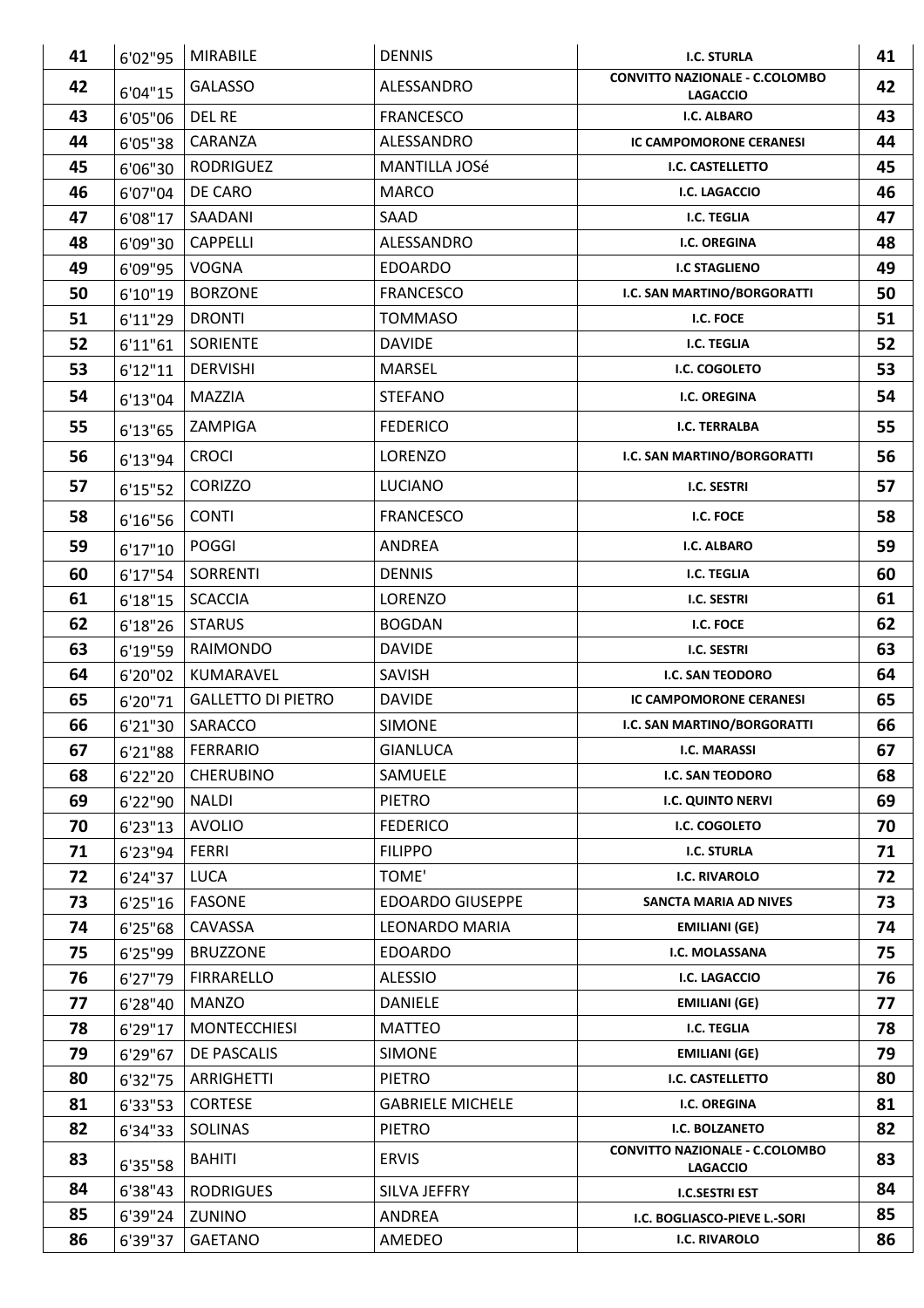| 87  | 6'40"42  | <b>MASTROMATTEO</b> | <b>DAVIDE</b>        | <b>I.C. MOLASSANA</b>                                    | 87  |
|-----|----------|---------------------|----------------------|----------------------------------------------------------|-----|
| 88  | 6'40"63  | <b>PINCAY</b>       | MAX                  | <b>CONVITTO NAZIONALE - C.COLOMBO</b><br><b>LAGACCIO</b> | 88  |
| 89  | 6'40"86  | <b>ALPINO</b>       | <b>SIMONE</b>        | <b>I.C STAGLIENO</b>                                     | 89  |
| 90  | 6'41"45  | <b>ROBELLO</b>      | <b>VALERIO</b>       | I.C. BOGLIASCO-PIEVE L.-SORI                             | 90  |
| 91  | 6'43''45 | SARDI               | MATTIA               | <b>I.C. MOLASSANA</b>                                    | 91  |
| 92  | 6'44"33  | PISANI              | MATTIA               | <b>I.C STAGLIENO</b>                                     | 92  |
| 93  | 6'44"56  | <b>MARCHESE</b>     | ANDREA               | <b>I.C. LAGACCIO</b>                                     | 93  |
| 94  | 6'45"07  | <b>CORPETTI</b>     | <b>MATTEO</b>        | <b>I.C. CERTOSA</b>                                      | 94  |
| 95  | 6'45''44 | DELLEPIANE          | SAMUELE              | <b>I.C STAGLIENO</b>                                     | 95  |
| 96  | 6'51"03  | <b>STAGLIANO</b>    | <b>MIRKO</b>         | <b>CONVITTO NAZIONALE - C.COLOMBO</b><br><b>LAGACCIO</b> | 96  |
| 97  | 6'52"93  | CARRANO             | <b>GIACOMO</b>       | <b>IC CAMPOMORONE CERANESI</b>                           | 97  |
| 98  | 6'25"33  | <b>BARISIONE</b>    | ALESSANDRO           | I.C. BOGLIASCO-PIEVE L.-SORI                             | 98  |
| 99  | 6'53"36  | MALVAROSA           | <b>LUCA</b>          | <b>IC CAMPOMORONE CERANESI</b>                           | 99  |
| 100 | 6'54"32  | ALESSANDRO ROBERTO  | <b>REPETTO</b>       | <b>I.C. RIVAROLO</b>                                     | 100 |
| 101 | 6'54"47  | ERALD               | ALBRAHIM             | <b>I.C. CERTOSA</b>                                      | 101 |
| 102 | 6'55"53  | <b>DE BARBIERI</b>  | <b>ALESSIO</b>       | I.C. BOGLIASCO-PIEVE L.-SORI                             | 102 |
| 103 | 7'00"28  | <b>BOTTINO</b>      | <b>MASSIMILIANO</b>  | SANCTA MARIA AD NIVES                                    | 103 |
| 104 | 7'06"63  | <b>VIRGILIO</b>     | ANDREA               | <b>CONVITTO NAZIONALE - C.COLOMBO</b><br><b>LAGACCIO</b> | 104 |
| 105 | 7'07"82  | <b>VACCINA</b>      | LORENZO              | <b>I.C. CERTOSA</b>                                      | 105 |
| 106 | 7'10"69  | <b>LOPRESTI</b>     | <b>MIRKO</b>         | <b>I.C STAGLIENO</b>                                     | 106 |
| 107 | 7'13"28  | LO SICCO            | <b>GABRIELE</b>      | <b>I.C. BOLZANETO</b>                                    | 107 |
| 108 | 7'19"15  | <b>BRUZZONE</b>     | <b>ALESSIO</b>       | I.C. COGOLETO                                            | 108 |
| 109 | 7'25"58  | <b>FOSSA</b>        | <b>RICCARDO</b>      | <b>I.C. STURLA</b>                                       | 109 |
| 110 | 7'35"26  | PETITTI             | <b>ANDREA ANGELO</b> | I.C. SAN TEODORO                                         | 110 |
| 111 | 7'36"62  | SAMUELE             | <b>POMILLO</b>       | <b>I.C. RIVAROLO</b>                                     | 111 |
| 112 | 7'40"66  | KATHIRGAMANATHAN    | EMMANUELGESORO       | I.C. SAN TEODORO                                         | 112 |
| 113 | 7'43"20  | <b>MARINO</b>       | <b>DANIELE</b>       | I.C. BOLZANETO                                           | 113 |
| 114 | 8'28"32  | <b>BIANCO</b>       | <b>GIUSEPPE</b>      | <b>I.C. MOLASSANA</b>                                    | 114 |
| 115 |          | <b>TOSELLI</b>      | <b>SIMONE</b>        | <b>I.C.SESTRI EST</b>                                    |     |

|              |                  | <b>CATEGORIA CADETTI (D)</b> |                    |                      |     |
|--------------|------------------|------------------------------|--------------------|----------------------|-----|
| Ordine       | <b>RISULTATI</b> | <b>COGNOME</b>               | <b>NOME</b>        | <b>SCUOLA</b>        | PT. |
|              | 6'15"19          | <b>VALERIO</b>               | <b>DERVISHAJ</b>   | <b>I.C. RIVAROLO</b> | X   |
| $\mathbf{z}$ | 6'16"83          | <b>AURON</b>                 | <b>TELAKU</b>      | <b>I.C. RIVAROLO</b> | χ   |
| 3            | 7'41"63          | <b>BARABINO</b>              | <b>LUCA</b>        | <b>I.C. QUARTO</b>   | χ   |
| 4            | 9'39"03          | <b>KEVIN TRISTAN</b>         | <b>JAMA PINCAY</b> | <b>I.C. RIVAROLO</b> | χ   |
| 5            | 9'52"34          | <b>OTTONELLO</b>             | <b>ALESSIO</b>     | <b>I.C. QUARTO</b>   | X   |
| 6            | 10'02"16         | PAGANO                       | <b>FEDERICO</b>    | <b>I.C. QUARTO</b>   | χ   |
|              | 10'04"64         | <b>FEDERICO</b>              | URRU               | <b>I.C. RIVAROLO</b> | χ   |
| 8            | 10'54"58         | <b>LOMBARDO</b>              | ANDREA             | I.C. QUARTO          | χ   |